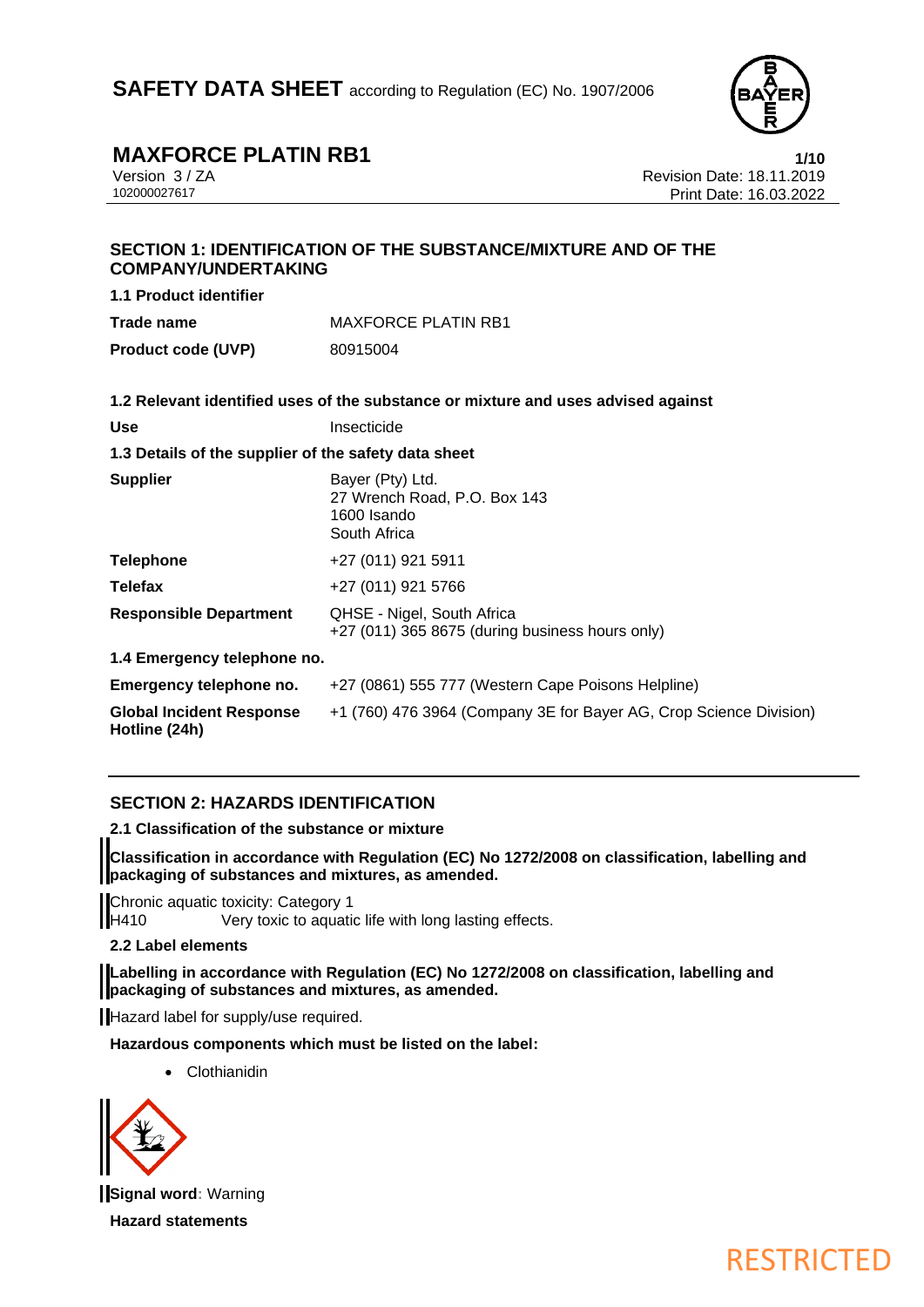

# **MAXFORCE PLATIN RB1** 2/10<br>Version 3/ZA Revision Date: 18.11.2019

Version 3 / ZA Revision Date: 18.11.2019 Print Date: 16.03.2022

| H410          | Very toxic to aquatic life with long lasting effects.                                                                                                                         |
|---------------|-------------------------------------------------------------------------------------------------------------------------------------------------------------------------------|
| <b>EUH401</b> | To avoid risks to human health and the environment, comply with the instructions for use.                                                                                     |
| EUH208        | Contains 1,2-benzisothiazolin-3-one, reaction mass of 5-chloro-2-<br>methyl-2H-isothiazol-3-one and 2-methyl-2H-isothiazol-3- one (3:1). May produce an<br>allergic reaction. |

#### **Precautionary statements**

| P273 | Avoid release to the environment.                                  |
|------|--------------------------------------------------------------------|
| P391 | Collect spillage.                                                  |
| P501 | Dispose of contents/container in accordance with local regulation. |

#### **2.3 Other hazards**

No other hazards known.

### **SECTION 3: COMPOSITION/INFORMATION ON INGREDIENTS 3.2 Mixtures**

#### **Chemical nature**

Bait (ready for use) (RB) Clothianidin 1%

#### **Hazardous components**

Hazard statements according to Regulation (EC) No. 1272/2008

| <b>Name</b>                                                                                                     | CAS-No./<br>$EC-No. /$<br><b>REACH Reg. No.</b> | <b>Classification</b><br><b>REGULATION (EC) No</b><br>1272/2008                                                                                                                      | <b>Conc.</b> [%]          |
|-----------------------------------------------------------------------------------------------------------------|-------------------------------------------------|--------------------------------------------------------------------------------------------------------------------------------------------------------------------------------------|---------------------------|
| Clothianidin                                                                                                    | 210880-92-5                                     | Acute Tox. 4, H302<br>Aquatic Chronic 1, H410<br>Aquatic Acute 1, H400                                                                                                               | 1                         |
| Glycerine                                                                                                       | $56 - 81 - 5$<br>01-2119471987-18-XXXX          | Not classified                                                                                                                                                                       | > 1,0                     |
| reaction mass of<br>5-chloro-2-<br>methyl-2H-isothiazol-3-on<br>e and<br>2-methyl-2H-isothiazol-3-<br>one (3:1) | 55965-84-9                                      | Acute Tox. 3, H301<br>Acute Tox. 2, H310<br>Acute Tox. 2, H330<br>Skin Corr. 1C, H314<br>Eye Dam. 1, H318<br>Skin Sens. 1A, H317<br>Aquatic Acute 1, H400<br>Aquatic Chronic 1, H410 | $> 0.00015 -$<br>< 0.0015 |
| 1,2-Benzisothiazol-3(2H)-<br>one                                                                                | 2634-33-5<br>01-2120761540-60-xxxx              | Acute Tox. 4, H302<br>Acute Tox. 2, H330<br>Skin Irrit. 2, H315<br>Eye Dam. 1, H318<br>Skin Sens. 1, H317<br>Aquatic Acute 1, H400<br>Aquatic Chronic 2, H411                        | $> 0,005 - 5$<br>0,05     |
| Sucrose                                                                                                         | $57 - 50 - 1$<br>01-2119491293-35-xxxx          | Not classified                                                                                                                                                                       | >1                        |

## **Further information**

| Clothianidin     | 210880-92-5 | M-Factor: 10 (acute), 10 (chronic)   |
|------------------|-------------|--------------------------------------|
| reaction mass of | 55965-84-9  | M-Factor: 100 (acute), 100 (chronic) |
| 5-chloro-2-      |             |                                      |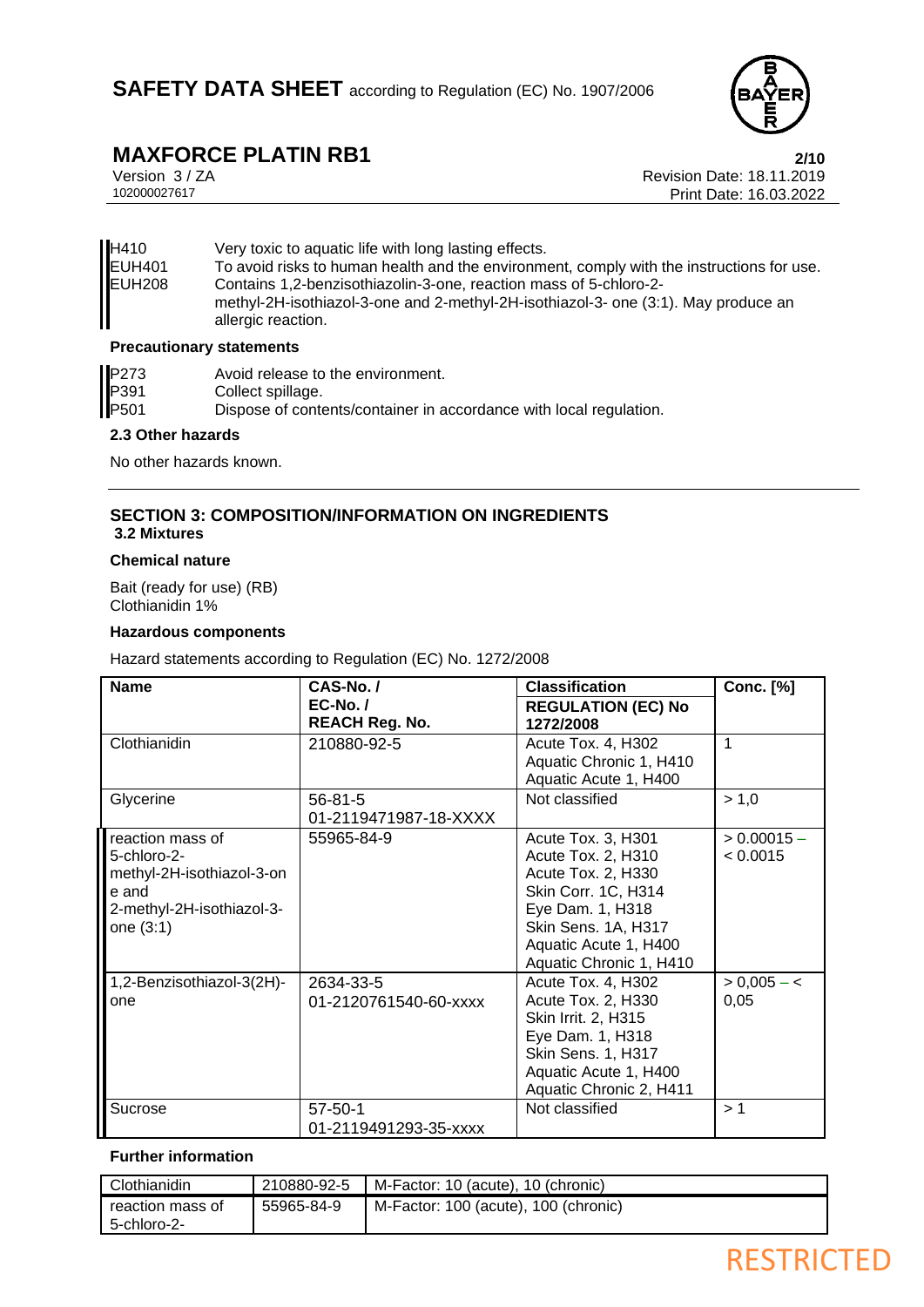

RESTRICTED

# **MAXFORCE PLATIN RB1** 3/10<br>Version 3/ZA Revision Date: 18.11.2019

Version 3 / ZA Revision Date: 18.11.2019 Print Date: 16.03.2022

| methyl-2H-isothiaz                  |           |                     |
|-------------------------------------|-----------|---------------------|
| ol-3-one and                        |           |                     |
| 2-methyl-2H-isothi                  |           |                     |
| azol-3- one $(3:1)$                 |           |                     |
| 1,2-Benzisothiazol-<br>$3(2H)$ -one | 2634-33-5 | M-Factor: 1 (acute) |

For the full text of the H-Statements mentioned in this Section, see Section 16.

## **SECTION 4: FIRST AID MEASURES**

## **4.1 Description of first aid measures**

| <b>General advice</b>                                                          | The nature of this product, when contained in commercial packs, makes<br>spillage unlikely. However, if significant amounts are spilled<br>nevertheless, the following advice is applicable. Move out of dangerous<br>area. Place and transport victim in stable position (lying sideways).<br>Remove contaminated clothing immediately and dispose of safely. |  |
|--------------------------------------------------------------------------------|----------------------------------------------------------------------------------------------------------------------------------------------------------------------------------------------------------------------------------------------------------------------------------------------------------------------------------------------------------------|--|
| <b>Skin contact</b>                                                            | Wash off thoroughly with plenty of soap and water, if available with<br>polyethyleneglycol 400, subsequently rinse with water.                                                                                                                                                                                                                                 |  |
| Eye contact                                                                    | Rinse immediately with plenty of water, also under the eyelids, for at<br>least 15 minutes. Remove contact lenses, if present, after the first 5<br>minutes, then continue rinsing eye. Get medical attention if irritation<br>develops and persists.                                                                                                          |  |
| Ingestion                                                                      | Do NOT induce vomiting. Call a physician or poison control center<br>immediately. Rinse mouth.                                                                                                                                                                                                                                                                 |  |
|                                                                                | 4.2 Most important symptoms and effects, both acute and delayed                                                                                                                                                                                                                                                                                                |  |
| <b>Symptoms</b>                                                                | No symptoms known or expected.                                                                                                                                                                                                                                                                                                                                 |  |
| 4.3 Indication of any immediate medical attention and special treatment needed |                                                                                                                                                                                                                                                                                                                                                                |  |
| <b>Treatment</b>                                                               | Treat symptomatically. In case of ingestion gastric lavage should be<br>considered in cases of significant ingestions only within the first 2 hours.<br>However, the application of activated charcoal and sodium sulphate is<br>always advisable. There is no specific antidote.                                                                              |  |

## **SECTION 5: FIREFIGHTING MEASURES**

| 5.1 Extinguishing media                                         |                                                                                                                               |
|-----------------------------------------------------------------|-------------------------------------------------------------------------------------------------------------------------------|
| <b>Suitable</b>                                                 | Use water spray, alcohol-resistant foam, dry chemical or carbon dioxide.                                                      |
| Unsuitable                                                      | High volume water jet                                                                                                         |
| 5.2 Special hazards arising<br>from the substance or<br>mixture | Dangerous gases are evolved in the event of a fire.                                                                           |
| 5.3 Advice for firefighters                                     |                                                                                                                               |
| <b>Special protective</b><br>equipment for firefighters         | In the event of fire and/or explosion do not breathe fumes. In the event of<br>fire, wear self-contained breathing apparatus. |
| <b>Further information</b>                                      | Contain the spread of the fire-fighting media. Do not allow run-off from<br>fire fighting to enter drains or water courses.   |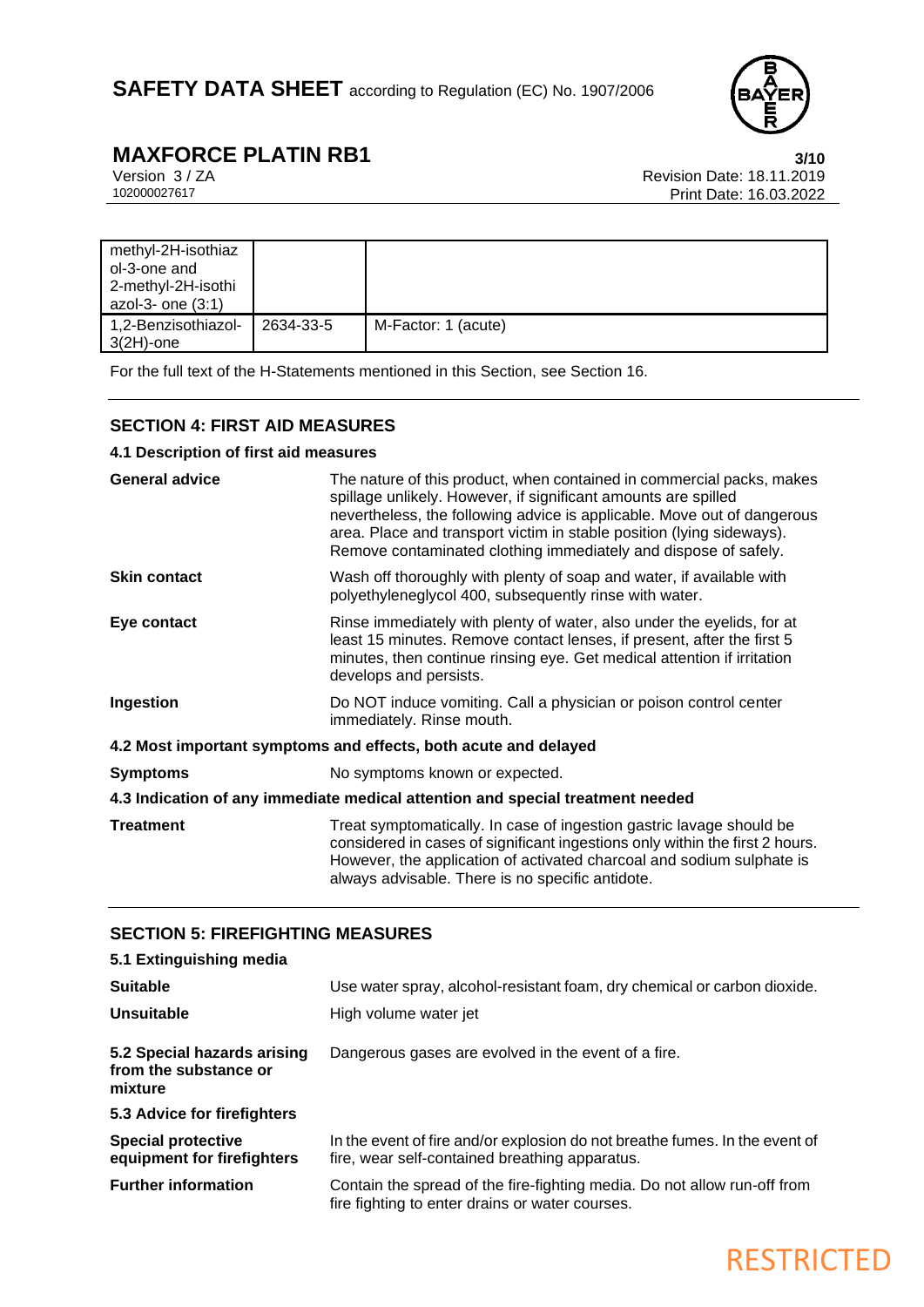

# **MAXFORCE PLATIN RB1** 4/10<br>
Version 3/ZA Revision Date: 18.11.2019

Version 3 / ZA Revision Date: 18.11.2019 Print Date: 16.03.2022

## **SECTION 6: ACCIDENTAL RELEASE MEASURES**

**6.1 Personal precautions, protective equipment and emergency procedures Precautions Avoid contact with spilled product or contaminated surfaces. Use** personal protective equipment. **6.2 Environmental precautions** Do not allow to get into surface water, drains and ground water. **6.3 Methods and materials for containment and cleaning up Methods for cleaning up** Soak up with inert absorbent material (e.g. sand, silica gel, acid binder, universal binder, sawdust). Keep in suitable, closed containers for disposal. Clean contaminated floors and objects thoroughly, observing

environmental regulations.

| 6.4 Reference to other | Information regarding safe handling, see section 7.                 |
|------------------------|---------------------------------------------------------------------|
| sections               | Information regarding personal protective equipment, see section 8. |
|                        | Information regarding waste disposal, see section 13.               |

## **SECTION 7: HANDLING AND STORAGE**

### **7.1 Precautions for safe handling**

| Advice on safe handling                                 | No specific precautions required when handling unopened<br>packs/containers; follow relevant manual handling advice.                                                                                                                                                                                 |  |
|---------------------------------------------------------|------------------------------------------------------------------------------------------------------------------------------------------------------------------------------------------------------------------------------------------------------------------------------------------------------|--|
| <b>Hygiene measures</b>                                 | Avoid contact with skin, eyes and clothing. Keep working clothes<br>separately. Wash hands before breaks and immediately after handling<br>the product. Remove soiled clothing immediately and clean thoroughly<br>before using again. Garments that cannot be cleaned must be destroyed<br>(burnt). |  |
|                                                         | 7.2 Conditions for safe storage, including any incompatibilities                                                                                                                                                                                                                                     |  |
| <b>Requirements for storage</b><br>areas and containers | Store in original container. Keep containers tightly closed in a dry, cool<br>and well-ventilated place. Store in a place accessible by authorized<br>persons only. Keep away from direct sunlight. Protect from frost.                                                                              |  |
| Advice on common storage                                | Keep away from food, drink and animal feedingstuffs.                                                                                                                                                                                                                                                 |  |
| Suitable materials                                      | HDPE (high density polyethylene)<br>Polypropylene                                                                                                                                                                                                                                                    |  |

**7.3 Specific end use(s)** Refer to the label and/or leaflet.

## **SECTION 8: EXPOSURE CONTROLS/PERSONAL PROTECTION**

#### **8.1 Control parameters**

| <b>Components</b> | CAS-No.       | <b>Control parameters</b> | <b>Update</b> | <b>Basis</b> |
|-------------------|---------------|---------------------------|---------------|--------------|
| Clothianidin      | 210880-92-5   | $2,8$ mg/m $3$            |               | OES BCS*     |
|                   |               | 'TWA)                     |               |              |
| Glycerine         | $56 - 81 - 5$ | 10 mg/m $3$               | 1995          | ZA REL       |
|                   |               | (TWA)                     |               |              |
| (Mist.)           |               |                           |               |              |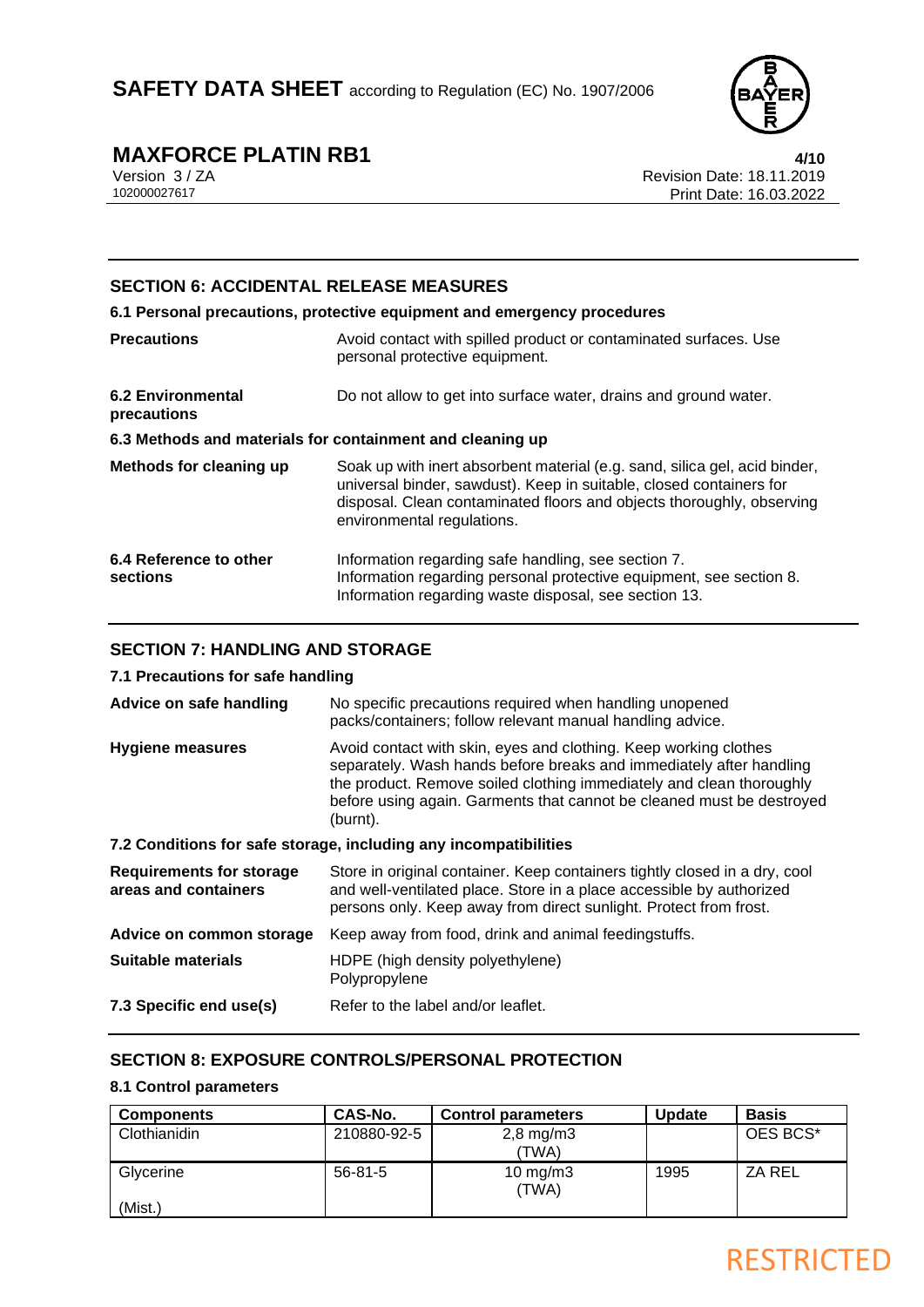

# **MAXFORCE PLATIN RB1** 5/10<br>
Version 3/ZA Revision Date: 18.11.2019

Version 3 / ZA Revision Date: 18.11.2019 Print Date: 16.03.2022

### \*OES BCS: Internal Bayer AG, Crop Science Division "Occupational Exposure Standard"

#### **8.2 Exposure controls**

| <b>Respiratory protection</b> | of exposure.                                                                                                                                                                                                                                                                                                                                                                                                                                                                                                                                                                                                                                                                                                             | Respiratory protection is not required under anticipated circumstances |  |
|-------------------------------|--------------------------------------------------------------------------------------------------------------------------------------------------------------------------------------------------------------------------------------------------------------------------------------------------------------------------------------------------------------------------------------------------------------------------------------------------------------------------------------------------------------------------------------------------------------------------------------------------------------------------------------------------------------------------------------------------------------------------|------------------------------------------------------------------------|--|
|                               | Respiratory protection should only be used to control residual risk of<br>short duration activities, when all reasonably practicable steps have<br>been taken to reduce exposure at source e.g. containment and/or<br>local extract ventilation. Always follow respirator manufacturer's<br>instructions regarding wearing and maintenance.                                                                                                                                                                                                                                                                                                                                                                              |                                                                        |  |
| <b>Hand protection</b>        | Please observe the instructions regarding permeability and<br>breakthrough time which are provided by the supplier of the gloves.<br>Also take into consideration the specific local conditions under which<br>the product is used, such as the danger of cuts, abrasion, and the<br>contact time.<br>Wash gloves when contaminated. Dispose of when contaminated<br>inside, when perforated or when contamination on the outside cannot<br>be removed. Wash hands frequently and always before eating,<br>drinking, smoking or using the toilet.<br>Material<br>Nitrile rubber<br>Rate of permeability<br>> 480 min<br>Glove thickness<br>$> 0.4$ mm<br><b>Directive</b><br>Protective gloves complying with EN<br>374. |                                                                        |  |
| Eye protection                |                                                                                                                                                                                                                                                                                                                                                                                                                                                                                                                                                                                                                                                                                                                          | Wear goggles (conforming to EN166, Field of Use $=$ 5 or equivalent).  |  |
| Skin and body protection      | Wear standard coveralls and Category 3 Type 6 suit.<br>If there is a risk of significant exposure, consider a higher protective<br>type suit.<br>Wear two layers of clothing wherever possible. Polyester/cotton or<br>cotton overalls should be worn under chemical protection suit and<br>should be professionally laundered frequently.                                                                                                                                                                                                                                                                                                                                                                               |                                                                        |  |

## **SECTION 9: PHYSICAL AND CHEMICAL PROPERTIES**

## **9.1 Information on basic physical and chemical properties**

| Form                             | gel                                                                                |
|----------------------------------|------------------------------------------------------------------------------------|
| <b>Colour</b>                    | white to beige                                                                     |
| Odour                            | weak, characteristic                                                               |
| <b>Odour Threshold</b>           | No data available                                                                  |
| рH                               | 4,7 - 5,2 (1 %) (23 °C) (CIPAC D water (342ppm))                                   |
| <b>Melting point/range</b>       | No data available                                                                  |
| <b>Boiling Point</b>             | No data available                                                                  |
| <b>Flash point</b>               | $98 - 101 °C$<br>No flash point - Determination conducted up to the boiling point. |
| <b>Flammability</b>              | No data available                                                                  |
| <b>Auto-ignition temperature</b> | 465 °C / 869 °F                                                                    |
| Self-accelarating                | No data available                                                                  |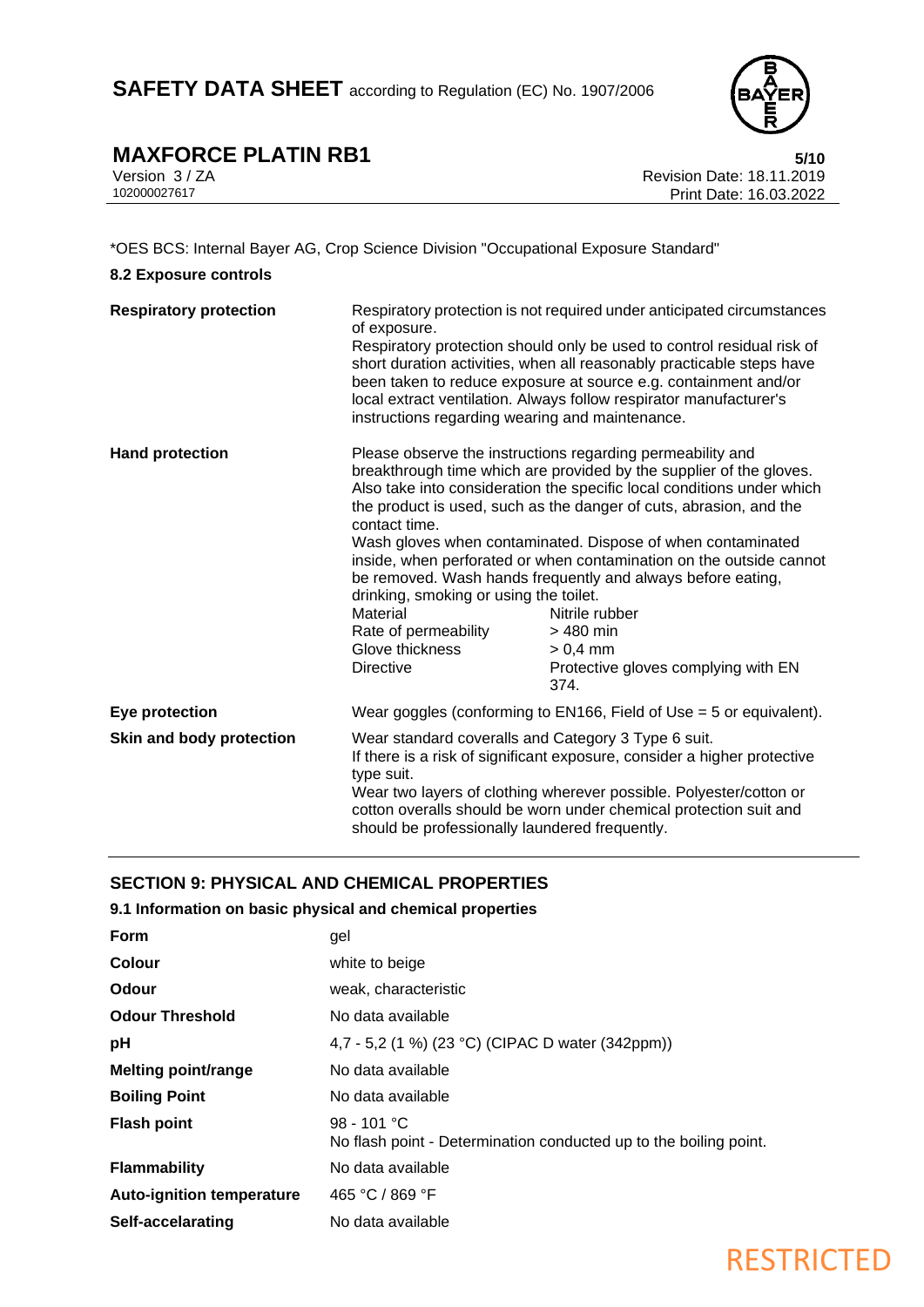SAFETY DATA SHEET according to Regulation (EC) No. 1907/2006



# **MAXFORCE PLATIN RB1** 6/10<br> **MEXECUTE: 18.11.2019** Revision Date: 18.11.2019

Version 3 / ZA Revision Date: 18.11.2019 Print Date: 16.03.2022

#### **decomposition temperature (SADT)**

| $\cdots$                                         |                                                              |
|--------------------------------------------------|--------------------------------------------------------------|
| <b>Upper explosion limit</b>                     | No data available                                            |
| <b>Lower explosion limit</b>                     | No data available                                            |
| Vapour pressure                                  | No data available                                            |
| <b>Evaporation rate</b>                          | No data available                                            |
| <b>Relative vapour density</b>                   | No data available                                            |
| <b>Density</b>                                   | ca. 1,10 g/cm <sup>3</sup> (20 °C)                           |
| <b>Water solubility</b>                          | No data available                                            |
| <b>Partition coefficient:</b><br>n-octanol/water | Clothianidin: log Pow: 0,9                                   |
| <b>Viscosity, kinematic</b>                      | No data available                                            |
| <b>Oxidizing properties</b>                      | No oxidizing properties                                      |
| <b>Explosivity</b>                               | Not explosive<br>92/69/EEC, A.14 / OECD 113                  |
| 9.2 Other information                            | Further safety related physical-chemical data are not known. |
|                                                  |                                                              |

## **SECTION 10: STABILITY AND REACTIVITY**

| <b>10.1 Reactivity</b>                          |                                                                                         |
|-------------------------------------------------|-----------------------------------------------------------------------------------------|
| <b>Thermal decomposition</b>                    | Stable under normal conditions.                                                         |
| <b>10.2 Chemical stability</b>                  | Stable under recommended storage conditions.                                            |
| 10.3 Possibility of<br>hazardous reactions      | No hazardous reactions when stored and handled according to<br>prescribed instructions. |
| 10.4 Conditions to avoid                        | Extremes of temperature and direct sunlight.                                            |
|                                                 | <b>10.5 Incompatible materials</b> Store only in the original container.                |
| <b>10.6 Hazardous</b><br>decomposition products | No decomposition products expected under normal conditions of use.                      |

## **SECTION 11: TOXICOLOGICAL INFORMATION**

## **11.1 Information on toxicological effects**

| <b>Acute oral toxicity</b>           | LD50 (Rat) $> 5.000$ mg/kg                                                     |
|--------------------------------------|--------------------------------------------------------------------------------|
| <b>Acute inhalation toxicity</b>     |                                                                                |
|                                      | During intended and foreseen applications, no respirable aerosol is<br>formed. |
| <b>Acute dermal toxicity</b>         | $LD50$ (Rat) $> 5.000$ mg/kg                                                   |
| <b>Skin corrosion/irritation</b>     | No skin irritation (Rabbit)                                                    |
| Serious eye damage/eye<br>irritation | Slight irritant effect - does not require labelling. (Rabbit)                  |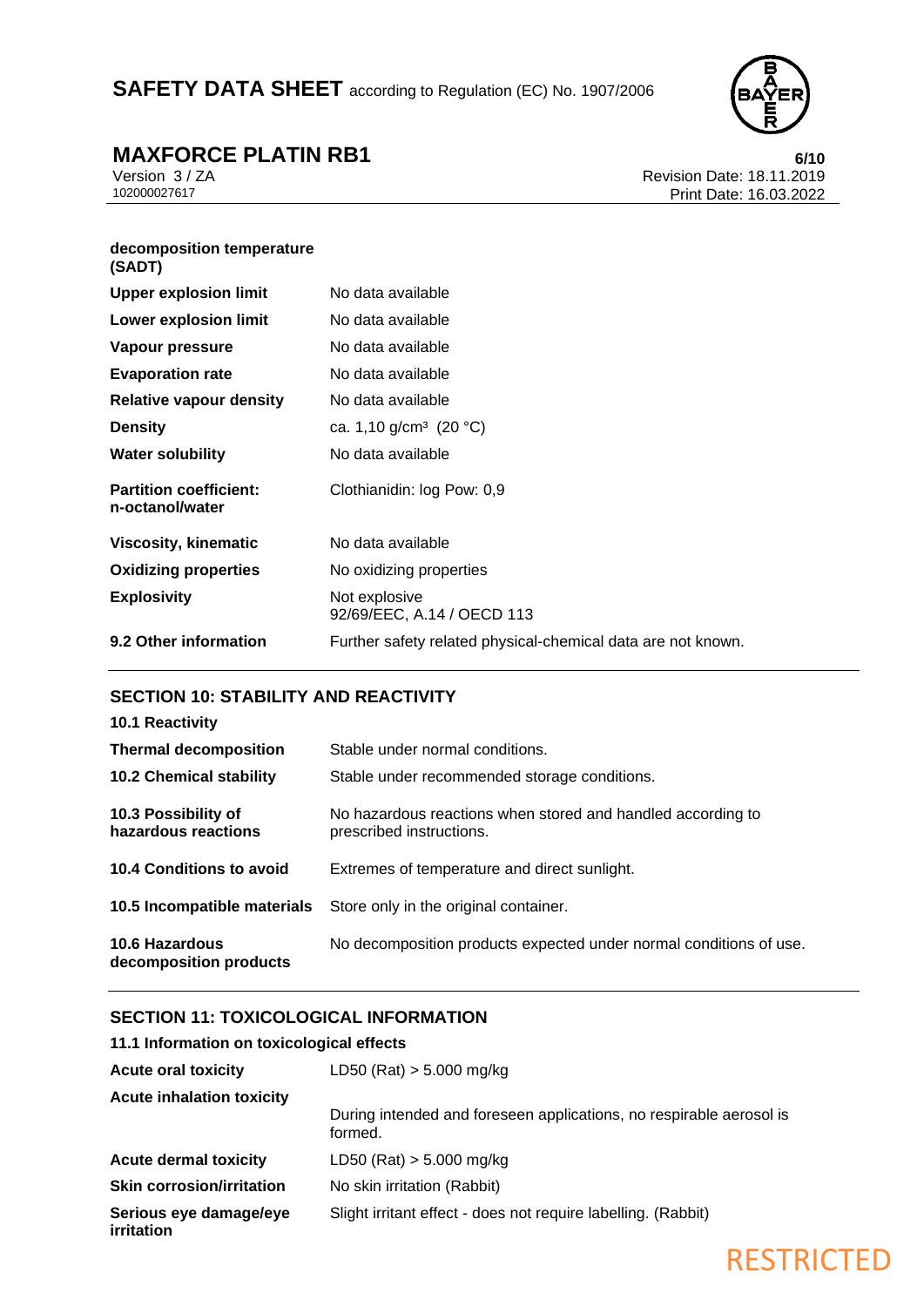

# **MAXFORCE PLATIN RB1 7/10**<br>
Version 3/ZA **Revision Date: 18.11.2019**

Version 3 / ZA Revision Date: 18.11.2019 Print Date: 16.03.2022

| <b>Respiratory or skin</b> | Skin: Non-sensitizing. (Mouse)                         |
|----------------------------|--------------------------------------------------------|
| sensitisation              | OECD Test Guideline 429, local lymph node assay (LLNA) |

#### **Assessment STOT Specific target organ toxicity – single exposure**

Clothianidin: Based on available data, the classification criteria are not met.

#### **Assessment STOT Specific target organ toxicity – repeated exposure**

Clothianidin did not cause specific target organ toxicity in experimental animal studies.

#### **Assessment mutagenicity**

Clothianidin was not mutagenic or genotoxic based on the overall weight of evidence in a battery of in vitro and in vivo tests.

#### **Assessment carcinogenicity**

Clothianidin was not carcinogenic in lifetime feeding studies in rats and mice.

#### **Assessment toxicity to reproduction**

Clothianidin caused reproduction toxicity in a two-generation study in rats only at dose levels also toxic to the parent animals. The reproduction toxicity seen with Clothianidin is related to parental toxicity.

#### **Assessment developmental toxicity**

Clothianidin did not cause developmental toxicity in rats. Clothianidin caused developmental toxicity in rabbits only at dose levels toxic to the dams. The developmental effects seen with Clothianidin are related to maternal toxicity.

#### **Aspiration hazard**

Based on available data, the classification criteria are not met.

## **SECTION 12: ECOLOGICAL INFORMATION**

#### **12.1 Toxicity**

| <b>Toxicity to fish</b>                             | LC50 (Oncorhynchus mykiss (rainbow trout)) $> 104.2$ mg/l<br>Exposure time: 96 h                                                                                                                                                                                                                                               |
|-----------------------------------------------------|--------------------------------------------------------------------------------------------------------------------------------------------------------------------------------------------------------------------------------------------------------------------------------------------------------------------------------|
| <b>Toxicity to aquatic</b><br><i>invertebrates</i>  | EC50 (Daphnia magna (Water flea)) > 40 mg/l<br>Exposure time: 48 h<br>The value mentioned relates to the active ingredient.<br>EC50 (Chironomus riparius (non-biting midge)) 0,029 mg/l<br>Exposure time: 48 h                                                                                                                 |
| <b>Chronic toxicity to aquatic</b><br>invertebrates | The value mentioned relates to the active ingredient.<br>NOEC (Daphnia (water flea)): 0,12 mg/l<br>Exposure time: 21 d<br>The value mentioned relates to the active ingredient.<br>EC15 (Chironomus riparius (non-biting midge)): 0,00072 mg/l<br>Exposure time: 28 d<br>The value mentioned relates to the active ingredient. |
| <b>Toxicity to aquatic plants</b>                   | EC50 (Raphidocelis subcapitata (freshwater green alga)) > 120 mg/l<br>Growth rate; Exposure time: 72 h<br>The value mentioned relates to the active ingredient.                                                                                                                                                                |
|                                                     | EC50 (Lemna gibba (gibbous duckweed)) > 121 mg/l<br>Exposure time: 14 d<br>The value mentioned relates to the active ingredient.                                                                                                                                                                                               |

#### **12.2 Persistence and degradability**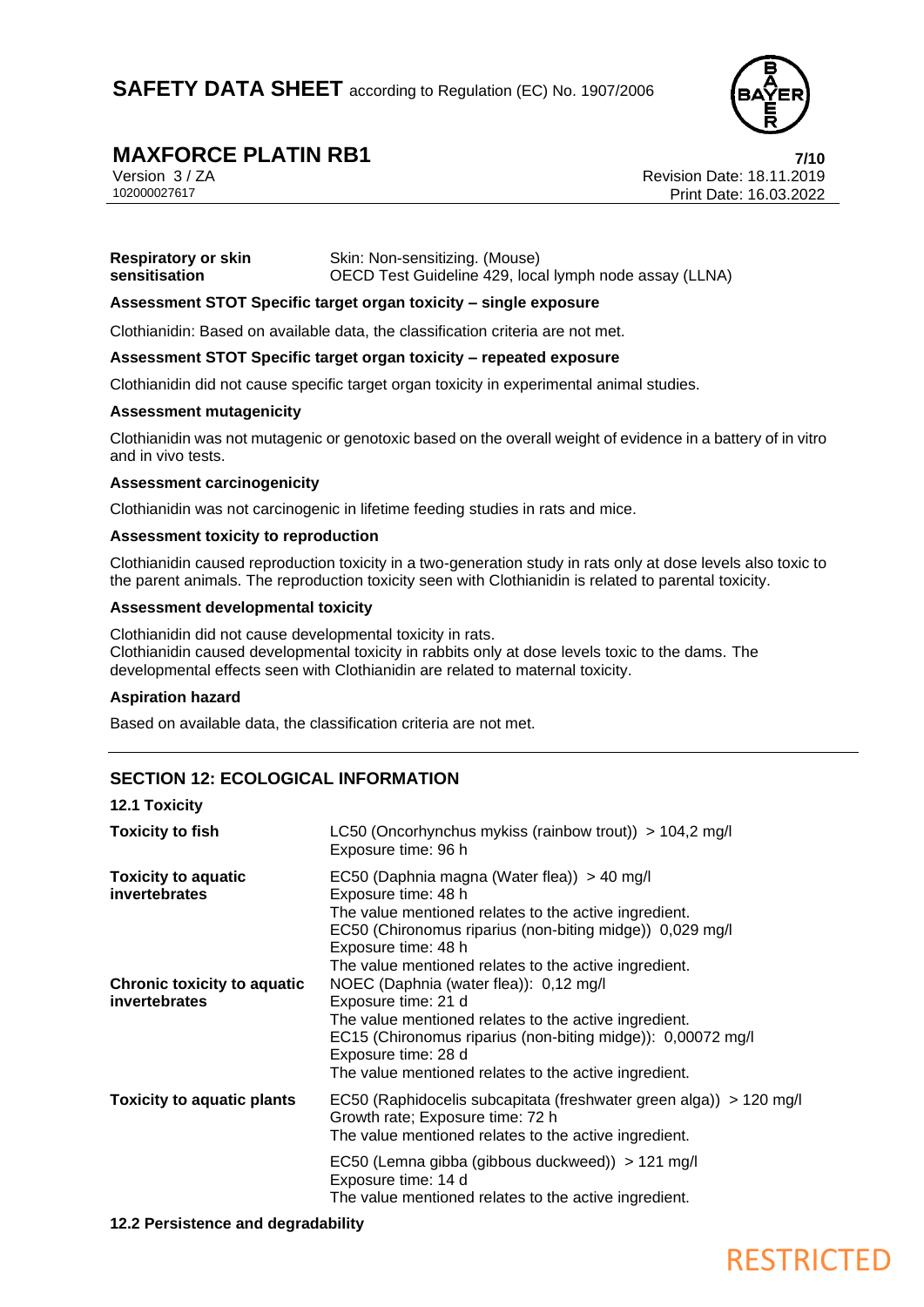

RESTRICTED

# **MAXFORCE PLATIN RB1** 8/10<br>
Version 3/ZA<br>
Revision Date: 18.11.2019

Version 3 / ZA Revision Date: 18.11.2019 Print Date: 16.03.2022

| <b>Biodegradability</b>                     | Clothianidin:<br>Not rapidly biodegradable                                                                                                                                                      |
|---------------------------------------------|-------------------------------------------------------------------------------------------------------------------------------------------------------------------------------------------------|
| Koc                                         | Clothianidin: Koc: 84 - 345                                                                                                                                                                     |
| 12.3 Bioaccumulative potential              |                                                                                                                                                                                                 |
| <b>Bioaccumulation</b>                      | Clothianidin:<br>Does not bioaccumulate.                                                                                                                                                        |
| 12.4 Mobility in soil                       |                                                                                                                                                                                                 |
| <b>Mobility in soil</b>                     | Clothianidin: Moderately mobile in soils                                                                                                                                                        |
| 12.5 Results of PBT and vPvB assessment     |                                                                                                                                                                                                 |
| <b>PBT and vPvB assessment</b>              | Clothianidin: This substance is not considered to be persistent,<br>bioaccumulative and toxic (PBT). This substance is not considered to be<br>very persistent and very bioaccumulative (vPvB). |
| 12.6 Other adverse effects                  |                                                                                                                                                                                                 |
| <b>Additional ecological</b><br>information | No other effects to be mentioned.                                                                                                                                                               |

## **SECTION 13: DISPOSAL CONSIDERATIONS**

#### **13.1 Waste treatment methods**

| <b>Product</b>                | In accordance with current regulations and, if necessary, after<br>consultation with the site operator and/or with the responsible authority,<br>the product may be taken to a waste disposal site or incineration plant. |
|-------------------------------|---------------------------------------------------------------------------------------------------------------------------------------------------------------------------------------------------------------------------|
| <b>Contaminated packaging</b> | Not completely emptied packagings should be disposed of as hazardous<br>waste.                                                                                                                                            |

## **SECTION 14: TRANSPORT INFORMATION**

| <b>SANS 10231</b>               |                                                                                   |
|---------------------------------|-----------------------------------------------------------------------------------|
| 14.1 UN number                  | 3082                                                                              |
| 14.2 Proper shipping name       | ENVIRONMENTALLY HAZARDOUS SUBSTANCE, LIQUID,<br>N.O.S.<br>(CLOTHIANIDIN SOLUTION) |
| 14.3 Transport hazard class(es) | 9                                                                                 |
| 14.4 Packaging Group            | Ш                                                                                 |
| 14.5 Environm, Hazardous Mark   | YES                                                                               |
| IMDG                            |                                                                                   |
| 14.1 UN number                  | 3082                                                                              |
| 14.2 Proper shipping name       | ENVIRONMENTALLY HAZARDOUS SUBSTANCE, LIQUID,<br>N.O.S.<br>(CLOTHIANIDIN SOLUTION) |
| 14.3 Transport hazard class(es) | 9                                                                                 |
| 14.4 Packaging Group            | Ш                                                                                 |
| 14.5 Marine pollutant           | YES                                                                               |
| IATA                            |                                                                                   |

14.1 UN number **3082**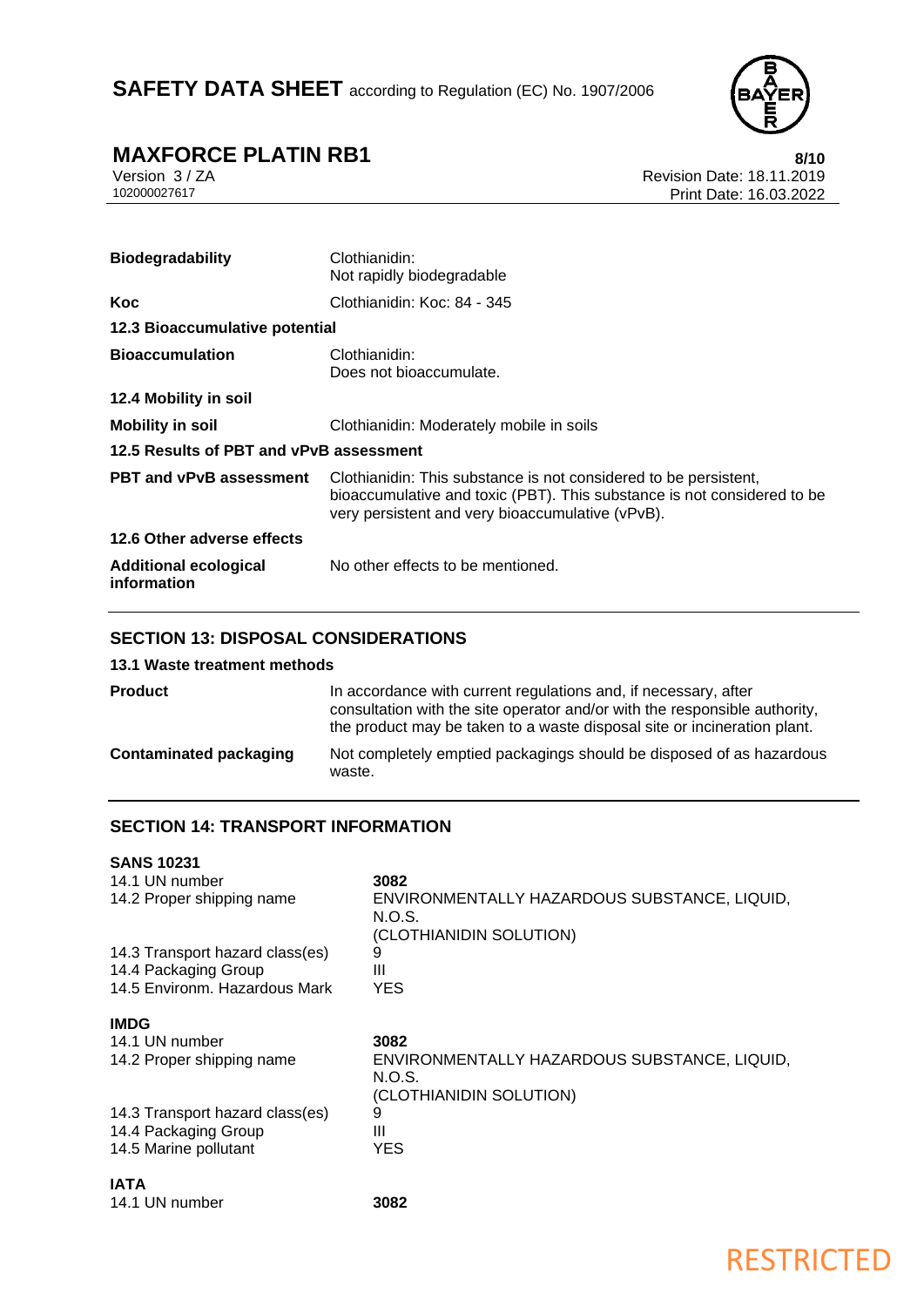

# **MAXFORCE PLATIN RB1**<br>
Version 3/ZA<br>
Revision Date: 18.11.2019

Version 3 / ZA Revision Date: 18.11.2019 Print Date: 16.03.2022

| 14.2 Proper shipping name                                                                | ENVIRONMENTALLY HAZARDOUS SUBSTANCE, LIQUID,<br>N.O.S.<br>(CLOTHIANIDIN SOLUTION) |
|------------------------------------------------------------------------------------------|-----------------------------------------------------------------------------------|
| 14.3 Transport hazard class(es)<br>14.4 Packaging Group<br>14.5 Environm. Hazardous Mark | Ш<br>YFS                                                                          |

#### **14.6 Special precautions for user**

See sections 6 to 8 of this Safety Data Sheet.

**14.7 Transport in bulk according to Annex II of MARPOL and the IBC Code** No transport in bulk according to the IBC Code.

## **SECTION 15: REGULATORY INFORMATION**

#### **15.1 Safety, health and environmental regulations/legislation specific for the substance or mixture**

#### **Further information**

WHO-classification: U (Unlikely to present acute hazard in normal use)

## **SECTION 16: OTHER INFORMATION**

#### **Text of the hazard statements mentioned in Section 3**

- H301 Toxic if swallowed.
- H302 Harmful if swallowed.
- H310 Fatal in contact with skin.<br>H314 Causes severe skin burns
- Causes severe skin burns and eye damage.
- H315 Causes skin irritation.
- H317 May cause an allergic skin reaction.
- H318 Causes serious eye damage.
- H330 Fatal if inhaled.
- H400 Very toxic to aquatic life.
- H410 Very toxic to aquatic life with long lasting effects.
- H411 Toxic to aquatic life with long lasting effects.

#### **Abbreviations and acronyms**

- ADN European Agreement concerning the International Carriage of Dangerous Goods by Inland Waterways
- ADR European Agreement concerning the International Carriage of Dangerous Goods by Road
- ATE Acute toxicity estimate
- CAS-Nr. Chemical Abstracts Service number
- Conc. Concentration
- EC-No. European community number
- ECx Effective concentration to x %
- EINECS European inventory of existing commercial substances
- ELINCS European list of notified chemical substances
- EN European Standard
- EU European Union
- IATA International Air Transport Association
- IBC International Code for the Construction and Equipment of Ships Carrying Dangerous Chemicals in Bulk (IBC Code)
- ICx Inhibition concentration to x %